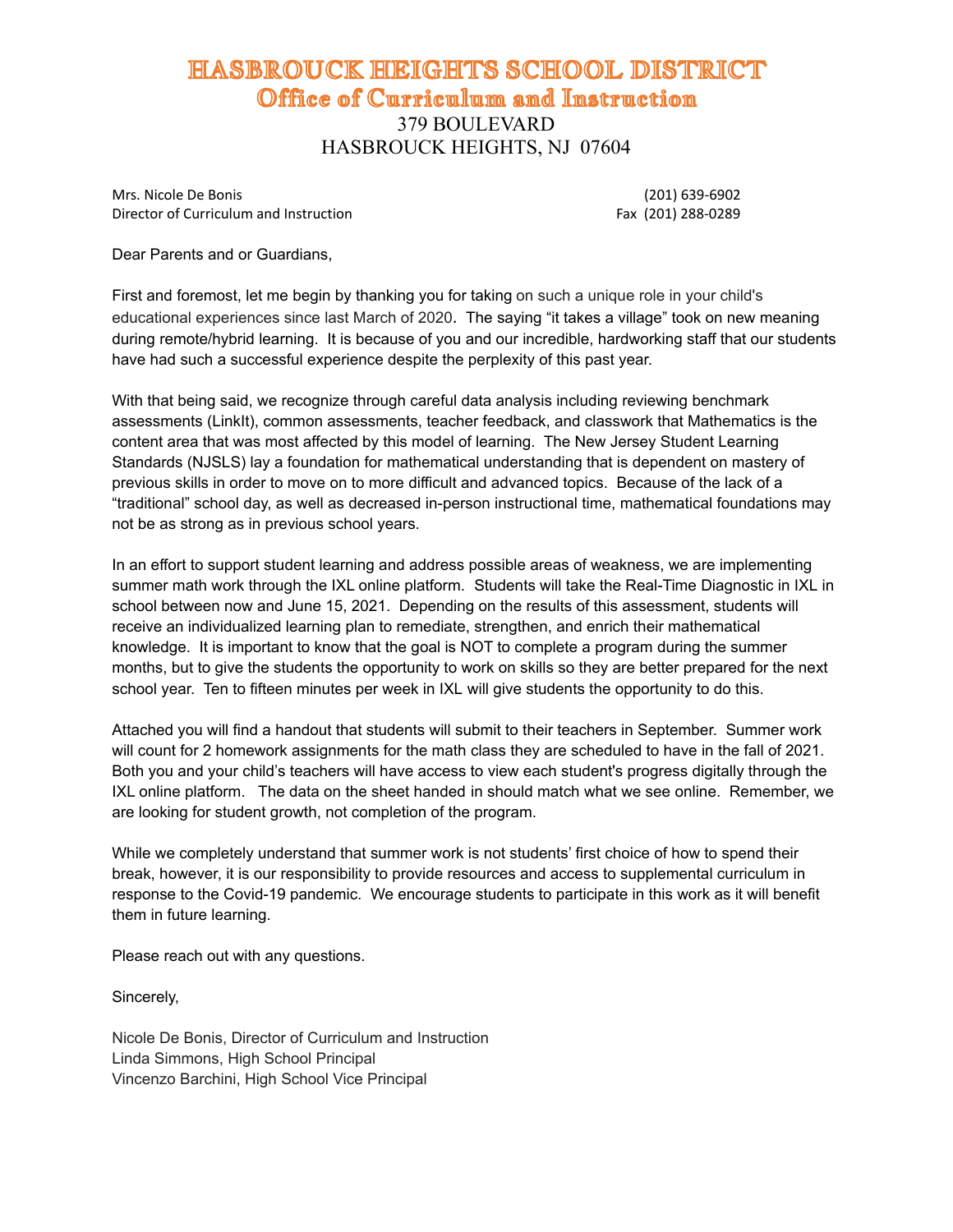| summer. Use IXL to encourage your child to continue learning!                                                                                                                                                                                                                                                                                                                                                                                                                                                                                                                                                                                                                                                                                                                                                                                                                                                                                                                                                                                                                                                                                   |                                                                                                                                                                                                                                                                                                                                                                  |
|-------------------------------------------------------------------------------------------------------------------------------------------------------------------------------------------------------------------------------------------------------------------------------------------------------------------------------------------------------------------------------------------------------------------------------------------------------------------------------------------------------------------------------------------------------------------------------------------------------------------------------------------------------------------------------------------------------------------------------------------------------------------------------------------------------------------------------------------------------------------------------------------------------------------------------------------------------------------------------------------------------------------------------------------------------------------------------------------------------------------------------------------------|------------------------------------------------------------------------------------------------------------------------------------------------------------------------------------------------------------------------------------------------------------------------------------------------------------------------------------------------------------------|
| HOW DO I FIND SKILLS TO WORK ON?                                                                                                                                                                                                                                                                                                                                                                                                                                                                                                                                                                                                                                                                                                                                                                                                                                                                                                                                                                                                                                                                                                                | <b>HOW DO I CHECK MY CHILD'S PROGRESS?</b>                                                                                                                                                                                                                                                                                                                       |
| 1. Sign in to your child's account at www.ixl.com                                                                                                                                                                                                                                                                                                                                                                                                                                                                                                                                                                                                                                                                                                                                                                                                                                                                                                                                                                                                                                                                                               | Sign in to your child's account and select the<br>1.<br>"Analytics" tab                                                                                                                                                                                                                                                                                          |
| Username:                                                                                                                                                                                                                                                                                                                                                                                                                                                                                                                                                                                                                                                                                                                                                                                                                                                                                                                                                                                                                                                                                                                                       | 2. Select "Scores"                                                                                                                                                                                                                                                                                                                                               |
| Password:                                                                                                                                                                                                                                                                                                                                                                                                                                                                                                                                                                                                                                                                                                                                                                                                                                                                                                                                                                                                                                                                                                                                       | 3. Review the list of skills practiced                                                                                                                                                                                                                                                                                                                           |
|                                                                                                                                                                                                                                                                                                                                                                                                                                                                                                                                                                                                                                                                                                                                                                                                                                                                                                                                                                                                                                                                                                                                                 | Encourage your child to keep learning!<br>4.                                                                                                                                                                                                                                                                                                                     |
| These skills are personalized based on your child's<br>practice history and current needs.<br>3. Have your child explore these recommendations<br>and choose skills that are interesting to them.<br>4. Keep coming back to see new suggestions<br>throughout the summer!<br><b>Contract Manager</b><br>$\frac{1}{2}$ and the matrix $\frac{1}{2}$ and $\frac{1}{2}$<br>Learning Diagnostic Analytics<br>$\frac{1}{2}$ $\frac{1}{2}$ $\frac{1}{2}$ $\frac{1}{2}$ $\frac{1}{2}$ $\frac{1}{2}$ $\frac{1}{2}$ $\frac{1}{2}$ $\frac{1}{2}$ $\frac{1}{2}$ $\frac{1}{2}$ $\frac{1}{2}$ $\frac{1}{2}$ $\frac{1}{2}$ $\frac{1}{2}$ $\frac{1}{2}$ $\frac{1}{2}$ $\frac{1}{2}$ $\frac{1}{2}$ $\frac{1}{2}$ $\frac{1}{2}$ $\frac{1}{2}$<br>å<br>$^{\circ}$<br><b>Recommendations</b><br>$4.36$ skills was<br>ere ore all the math and language arts skills recommended just for pox, based on what you've b<br>where the different types of recommendations, and click on any skill you'd like to try!<br>Put the letters in ABC order.<br>$M$ $D$ $G$<br><b>D</b><br>Fut the litters in ABIC order - to<br>How many flowers are there?<br>60 <sup>o</sup> | <b>Millene, Inchesters 14</b><br><b>Deal</b> Inserts higher and shifts<br>å<br>O.<br>F<br>$\triangle$<br>k.<br>$\overline{\phantom{a}}$<br>$\overline{a}$<br>SCORE CHART @<br>SUE/ECT: Language arts = =   GENOC: 5<br>Overview of Ava's performance - This school year<br>$= 120$ many<br><b>B</b> 2% publication<br>SV6 Procticed<br>80% no practice<br>Scares |